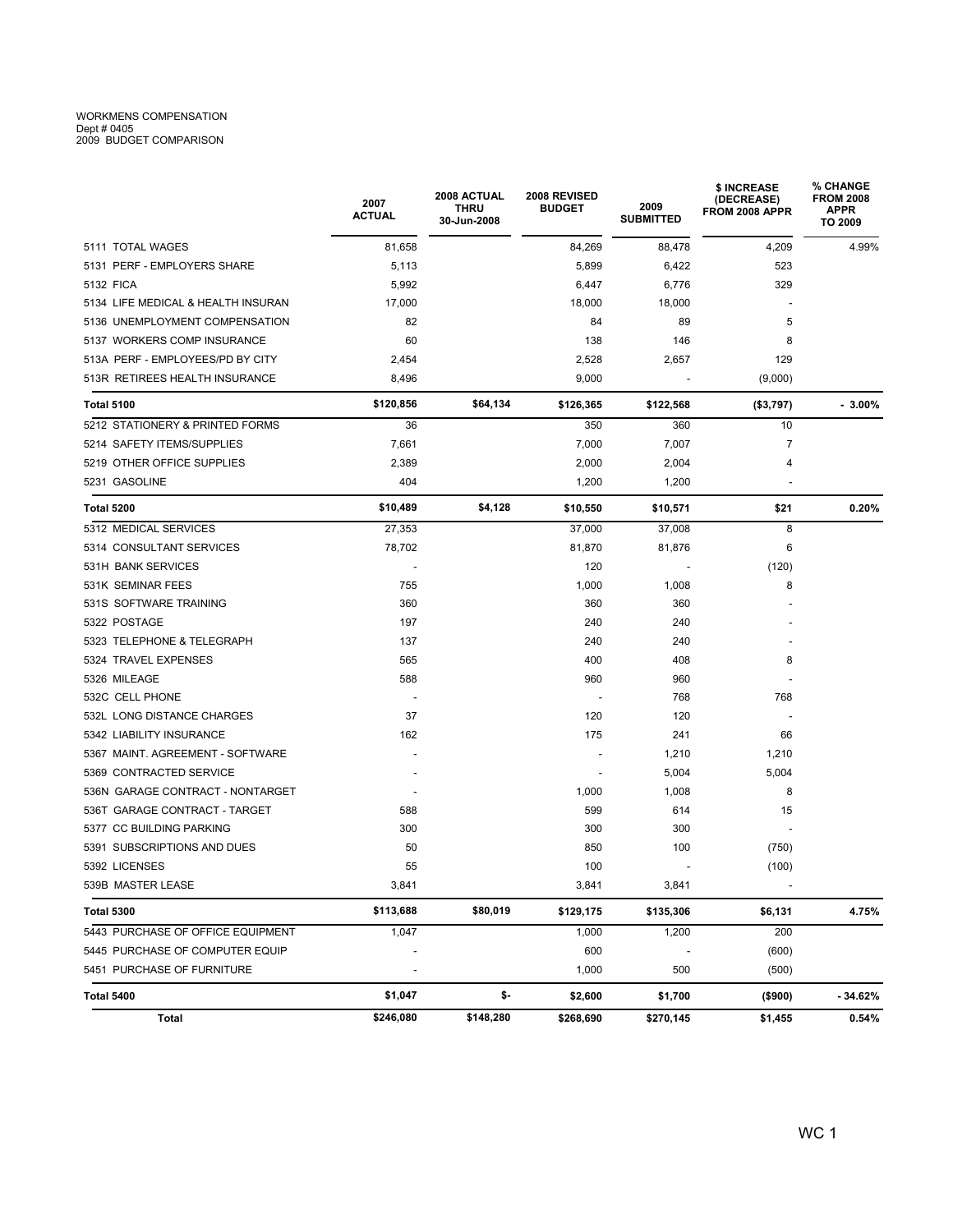| Workers Compensation 2009-2013 Capital Improvement Program |                                               |                                      |                                 |                          |                             |                |      |  |  |  |
|------------------------------------------------------------|-----------------------------------------------|--------------------------------------|---------------------------------|--------------------------|-----------------------------|----------------|------|--|--|--|
|                                                            | FUNDING SOURCE CODE:                          | <b>GRP-Grant Pending</b>             |                                 | PT-Property Tax          |                             |                |      |  |  |  |
|                                                            | <b>CC-Cumulative Capital Fund</b>             | LE-Lease                             |                                 |                          | RB-Revenue Bond             |                |      |  |  |  |
|                                                            | <b>CDBG-Community Development Block Grant</b> | InfraBd-Infrastructure Bond          |                                 |                          | ST-State Source             |                |      |  |  |  |
|                                                            | CEDIT-Co. Economic Development Income Tax     | <b>LRS-Local Roads &amp; Streets</b> |                                 |                          | <b>SU-Sewer Utility</b>     |                |      |  |  |  |
|                                                            | <b>CO-County Source</b>                       | MISC-Miscellaneous                   |                                 |                          | SWU-Stormwater Utility      |                |      |  |  |  |
| FED-Federal Source                                         |                                               |                                      | MVH-Motor Vehicle Highway       |                          | TIF-Tax Increment Financing |                |      |  |  |  |
|                                                            | GOB-General Obligation Bond                   |                                      | PCBF-Park Cumulative Bldg. Fund |                          | UF-User Fee                 |                |      |  |  |  |
| <b>GRA-Grant Approved</b>                                  |                                               | <b>PS-Private Source</b>             |                                 |                          | <b>WU-Water Utility</b>     |                |      |  |  |  |
| Item#                                                      |                                               | <b>Funding</b>                       |                                 |                          | <b>Expenditure</b>          |                |      |  |  |  |
|                                                            | <b>Project Title &amp; Description</b>        | <b>Source</b>                        | 2009                            | 2010                     | 2011                        | 2012           | 2013 |  |  |  |
|                                                            | Computers                                     | <b>MISC</b>                          |                                 |                          |                             |                |      |  |  |  |
|                                                            |                                               |                                      | $\blacksquare$                  |                          |                             |                |      |  |  |  |
| $\overline{2}$                                             | <b>Printers</b>                               | <b>MISC</b>                          | $\blacksquare$                  | $\overline{\phantom{a}}$ |                             | $\blacksquare$ |      |  |  |  |
| 3                                                          | <b>File Cabinet</b>                           | <b>MISC</b>                          | $\blacksquare$                  | $\overline{\phantom{a}}$ |                             | $\blacksquare$ |      |  |  |  |
| 4                                                          | <b>Office Equipment</b>                       | <b>MISC</b>                          | 1.200                           | $\overline{\phantom{a}}$ |                             | $\blacksquare$ |      |  |  |  |
| 5                                                          | <b>Office Furniture</b>                       | <b>MISC</b>                          | 500                             |                          |                             | $\blacksquare$ |      |  |  |  |
| 6                                                          | Vehicle                                       | LE                                   | $\overline{\phantom{a}}$        |                          |                             |                |      |  |  |  |

4. Replacement of office paper shredder and purchase a GPS locator.

5. Replacement of office chair.